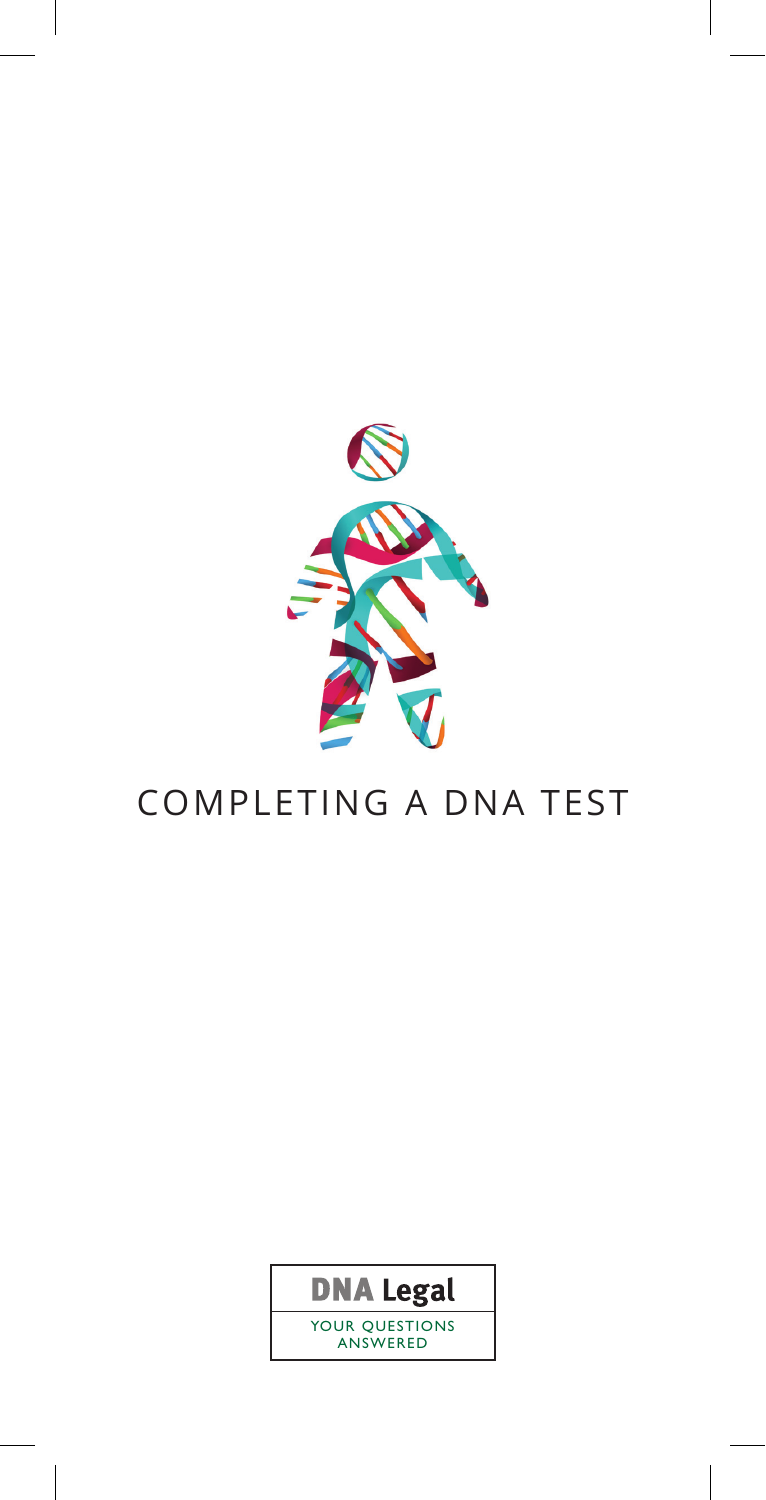## **process**

The family court has ordered that a DNA test be carried out to confirm the parentage of the child named in the order. This service is run by Cafcass for courts in England and Cafcass Cymru for courts in Wales. In this leaflet Cafcass means both organisations.

This test will be done at no cost to you and will either require you to attend or require you to bring the child to an appointment for the DNA sample to be taken. You must attend the appointment. You will be given instructions on what to do which are important that you follow. You can ask for the appointment to be rearranged, but if you do not attend without good reason the court will be informed.

Giving a DNA sample is important for the child's future, the court will expect you to cooperate. If you defraud or attempt to defraud the process the court will be informed and you may be in contempt of court. The sample will be collected under the supervision of an officer from Cafcass England or Cafcass Cymru, and the test carried out by an approved laboratory, working under contract for Cafcass.

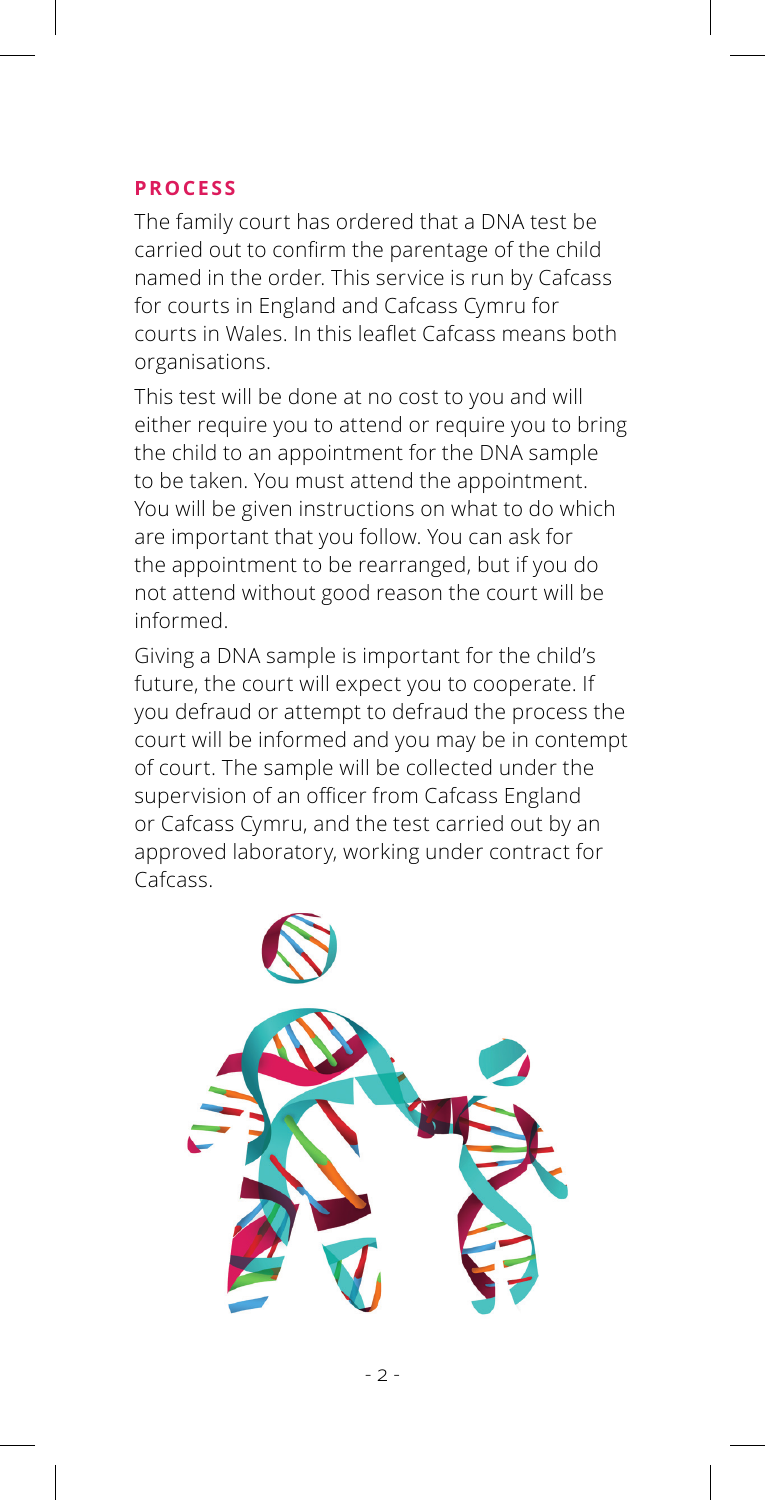## **how the dna test will work**

The DNA test requires a sample of cells, which are taken on a swab from inside the cheek of both the possible father and the child. This process is quick and painless. The appointments to supervise the tests will be arranged at different times.

# **if you are the possible father of the child you must follow these instructions:**



So that we are sure that the right person is giving the sample, you need to come to our office (the details are contained in the appointment letter). A Cafcass Officer will supervise the taking of the sample, and will confirm your identity. It is important that you bring with you one of the following to prove your identity:

# *A current passport, a photo driving licence or another form of photographic ID if available*.

We will take a photograph of the identity document and will also take a photograph of you that will accompany your test, and which will be part of the documentation sent back to court. We will ask you to sign the declaration and consent form.

You will need to rub a small swab inside your cheek for up to 45 seconds and place this swab directly into a specimen envelope. This is a painless process and not invasive.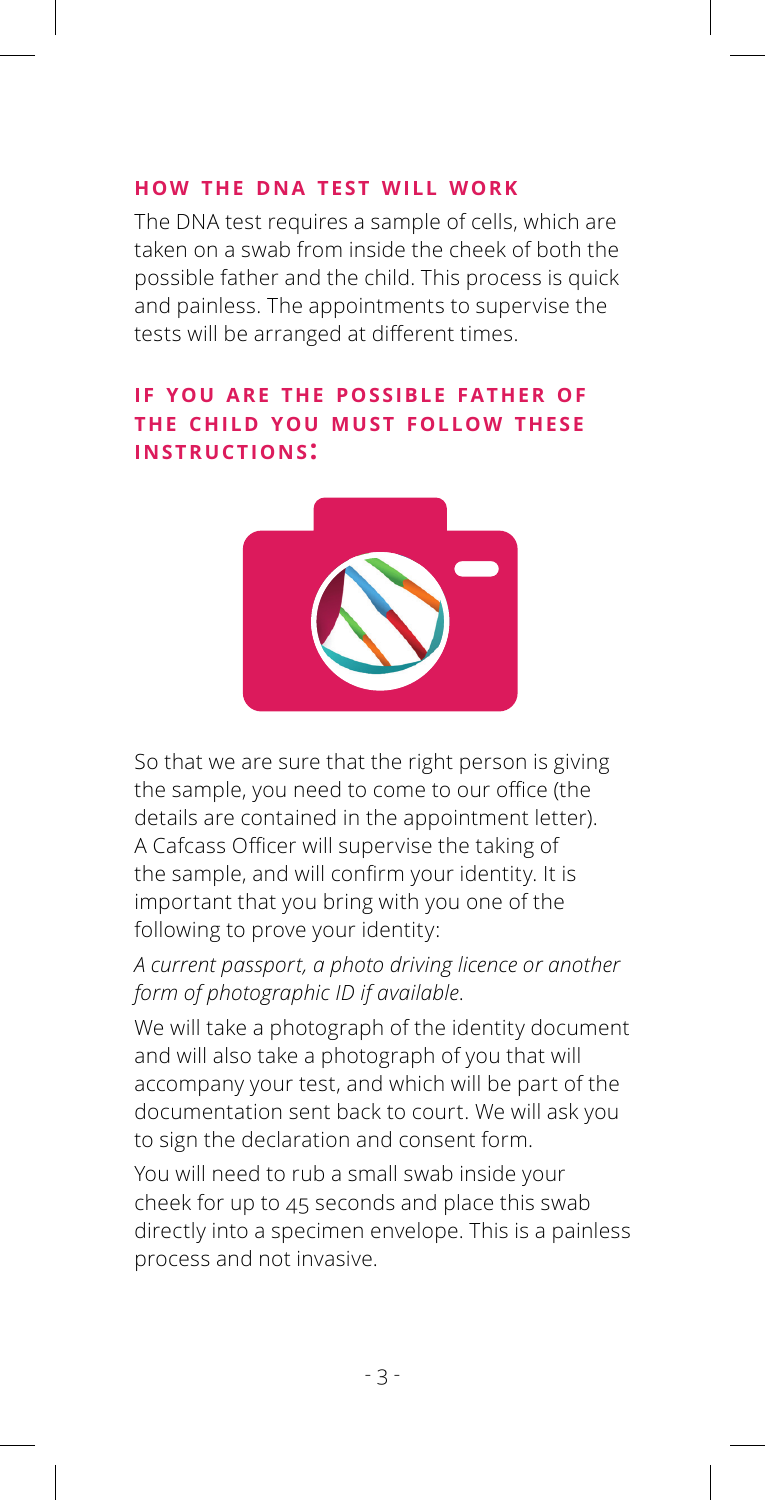## **if you are the person with care and control of the child you must follow these instructions:**

'Person with care and control' means the individual who is named in the court order – this is usually the resident parent.

The person with care and control must come to our office, bringing the child for the sample (the details are in the appointment letter). A Cafcass Officer will supervise the taking of the sample, and will confirm your identity. It is important that you bring with you one of the following to prove your identity:

*A current passport, a photo driving licence or another form of photographic ID if available. (for the person with care and control).*

*You will also need to bring the child's birth certificate.*

We will take a photograph of the identity documents and will also take a photograph of the child that will accompany the test, and which will be part of the report back to court.

We will ask the person with care and control to sign the declaration and consent form and to take the sample. You will need to rub a small swab inside the child's cheek for up to 45 seconds and place this swab directly into a specimen envelope provided. This is a painless process and not invasive. If you are not able to take the sample then a further appointment will be needed for a meeting with an independent sampler.

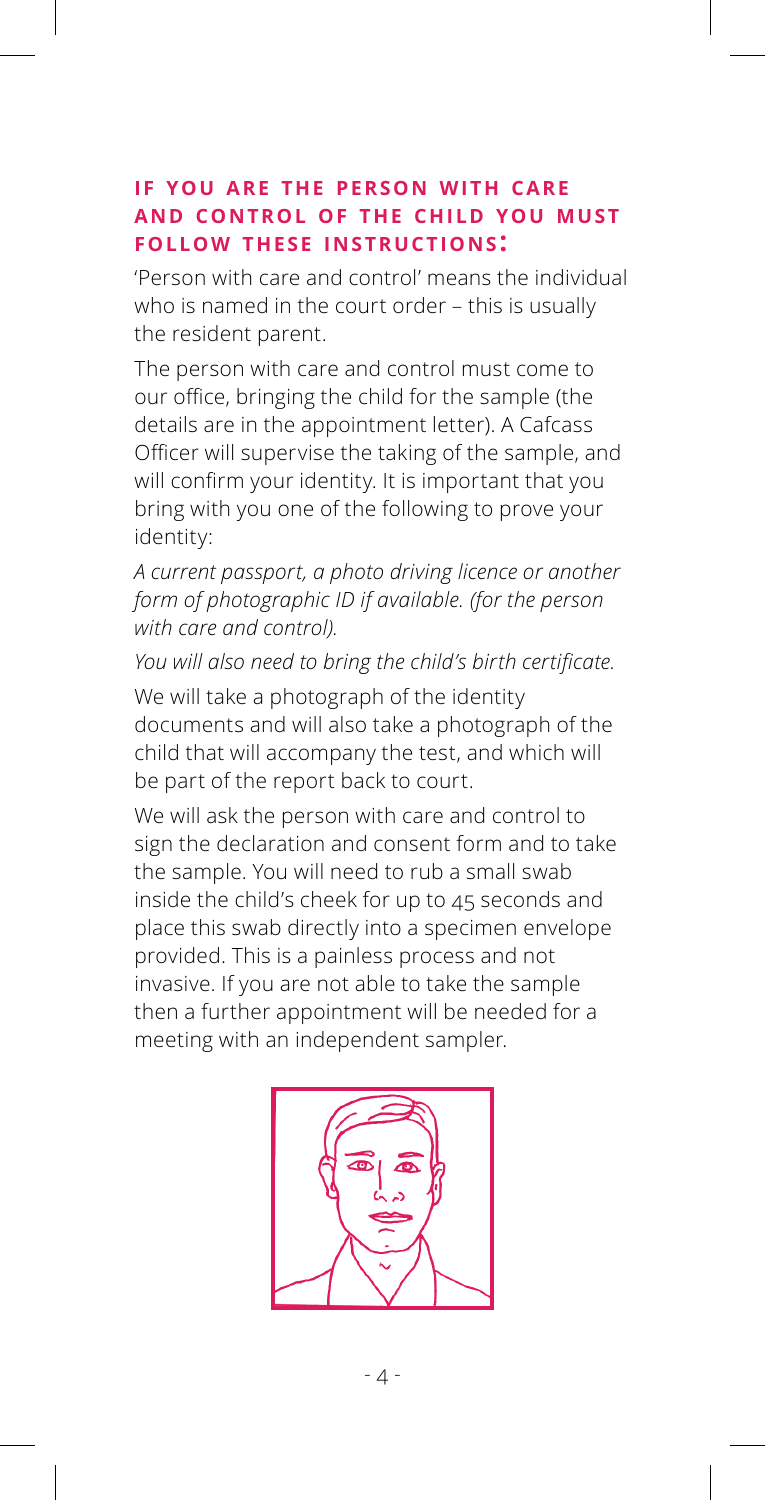#### **information for all parties:**



Giving the sample takes up to half an hour. Most of this time is spent on completing the paperwork to ensure that the sample is yours and cannot be tampered with. Before you leave you should see your sample being sealed in a tamper proof envelope to be sent direct to the laboratory.

This method of sampling has been used for 25 years and produces a very reliable DNA sample. We ask those giving the sample not to eat, drink, other than water, or smoke for two hours before the sample is taken – this increases the amount of DNA available to be sampled. This is not essential for children and certainly not for babies.

The parent or person with care and control will need to make sure that the child has an ageappropriate explanation of why the process is taking place; the Cafcass Officer will not discuss the case or the reasons for the test, but will also not tell the child anything which is untrue. There is more guidance on how to explain to a child on the Cafcass website.

The Cafcass Officer will not take a sample directly themselves. We do not normally collect samples from home, but if you have a disability which makes it difficult to travel to the office please contact DNAsupport@cafcass.gsi.gov.uk if you are in England, or CAFCASSCymruDNASupport@ wales.gsi.gov.uk if you are in Wales. Or else use the contact details provided in your appointment letter to discuss the sampling arrangement.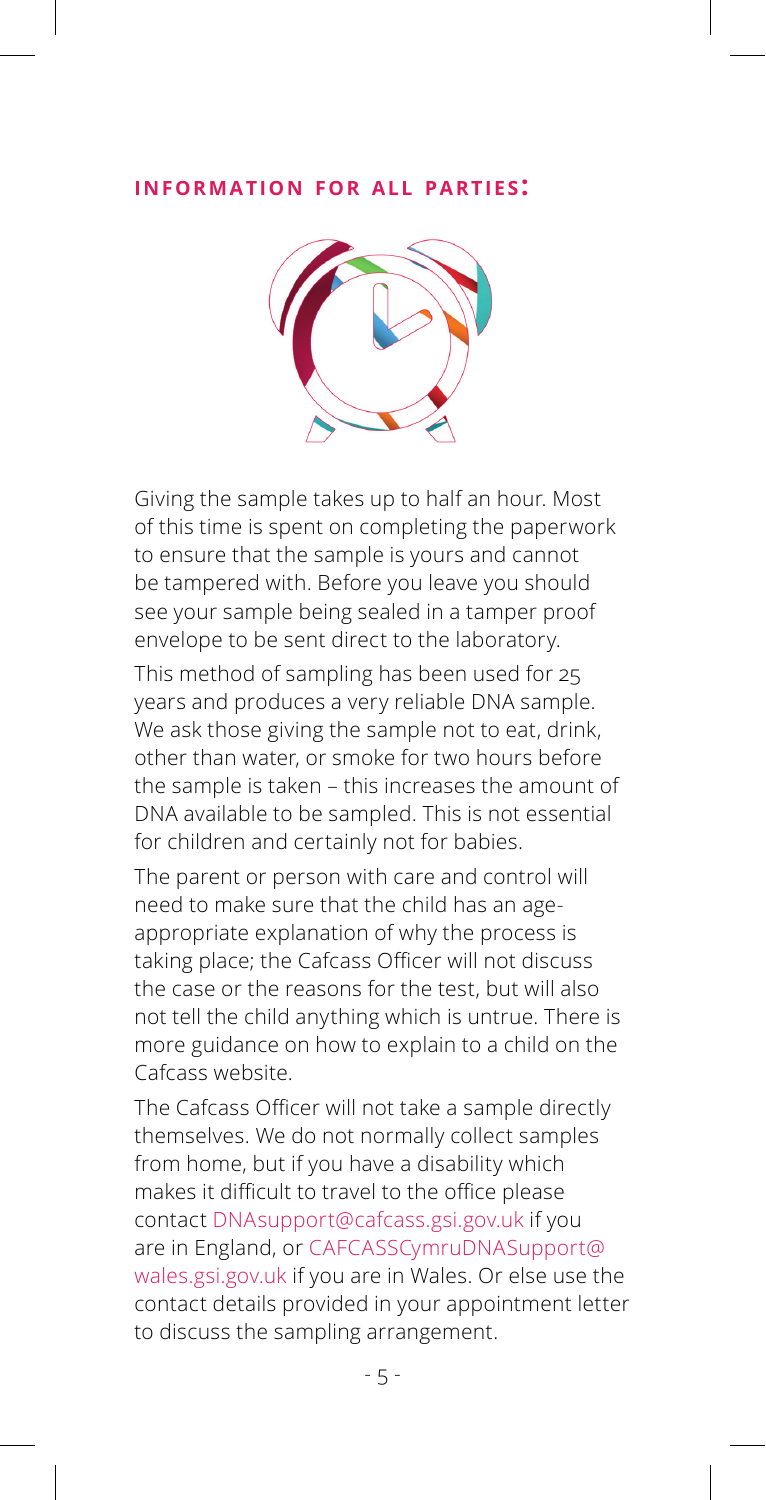#### **your personal data**

Your name, date of birth, ethnic origin and photograph are needed to identify the sample. We will pass these to the laboratory that does the test.

All our communications are by secure methods. We comply with government regulations for handling personal data, and the laboratory has a verified equal level of security for the data. Your information, including the result of the test will be sent back to the court and nowhere else without the court's permission. The DNA sample is stored for six months by the laboratory - in case of a need to retest, and is then destroyed. The report is not stored in the Cafcass database unless you have a current case with Cafcass and this is part of the court's order.

#### **the report**



The testing laboratory will provide a report to the court which can show either greater than 99.99% positive proof of relationship – confirming the biological father – or 100% that there is no proof of relationship, and the individual cannot be the father.

#### **the standard of the testing**

The sampling and testing process follows government regulations for the collection and handling of the sample.

The testing laboratory will check that the samples have not been tampered with and will test the sample, with an automatic repeat process if the sample shows that there is no genetic relationship. The laboratory will test up to 67 DNA markers – the highest number worldwide, which means that conclusive results are provided without the need for the mother's DNA.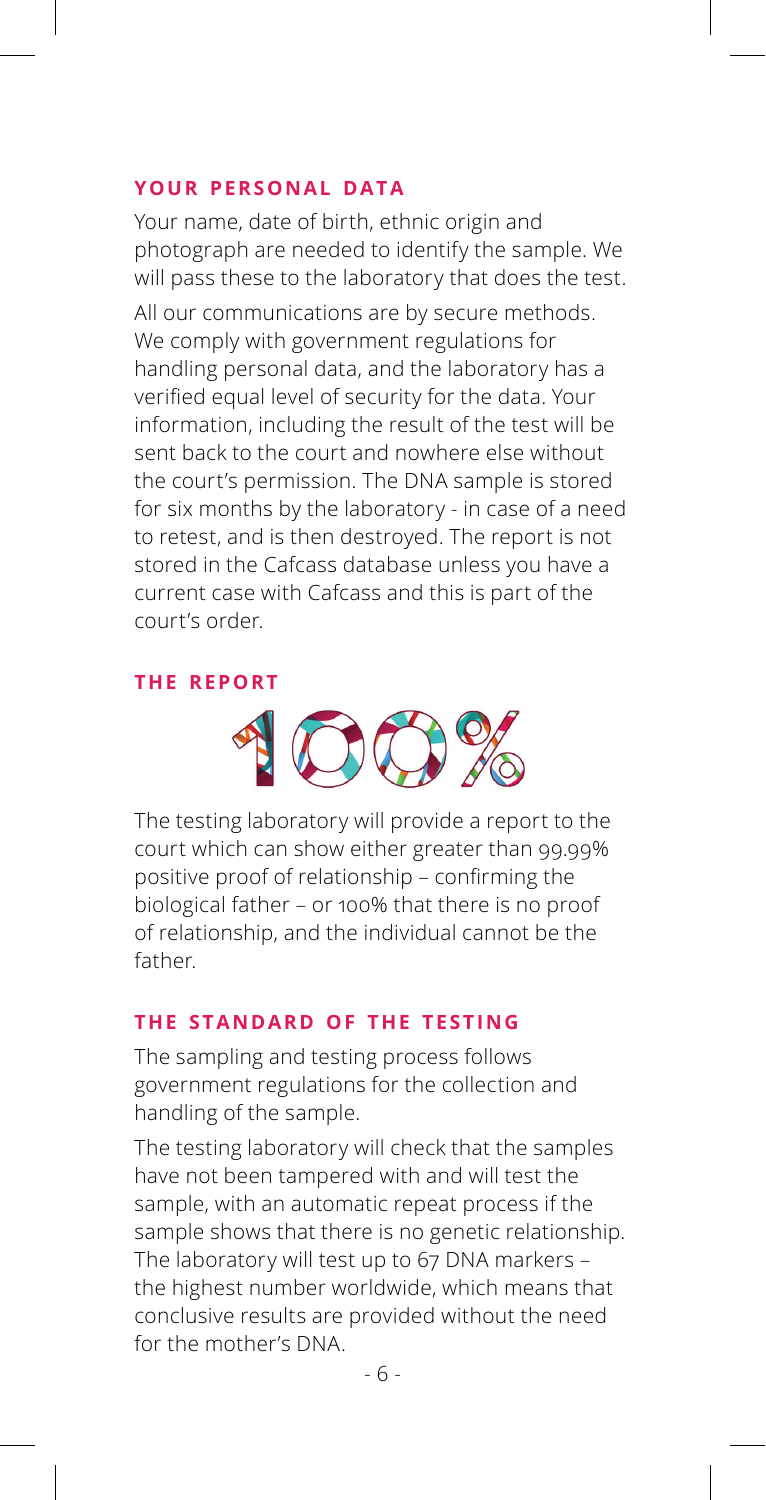The testing laboratory that we use is Eurofins Medigenomics Forensik GMBH (Germany) operating as DNA Legal, which is accredited by the Ministry of Justice to carry out these tests to the court standard. Their laboratory has to comply with all the relevant international standards and you can read more about this on the MoJ website and the website of DNA Legal. All the work of the testing laboratory is double checked to proof against errors.

The testing process takes three – five business days within the lab. We aim to supply the report to the court within six weeks of receiving the court's order.



## **what to do if you think that the result is not valid**

If you think that there is some reason that your sample might not be valid you must say so at the time, and the sample can be repeated immediately with a fresh sample kit. If you believe that there is some other reason why the test might not be valid you should raise this in court, and the court will consider whether a retest is needed.